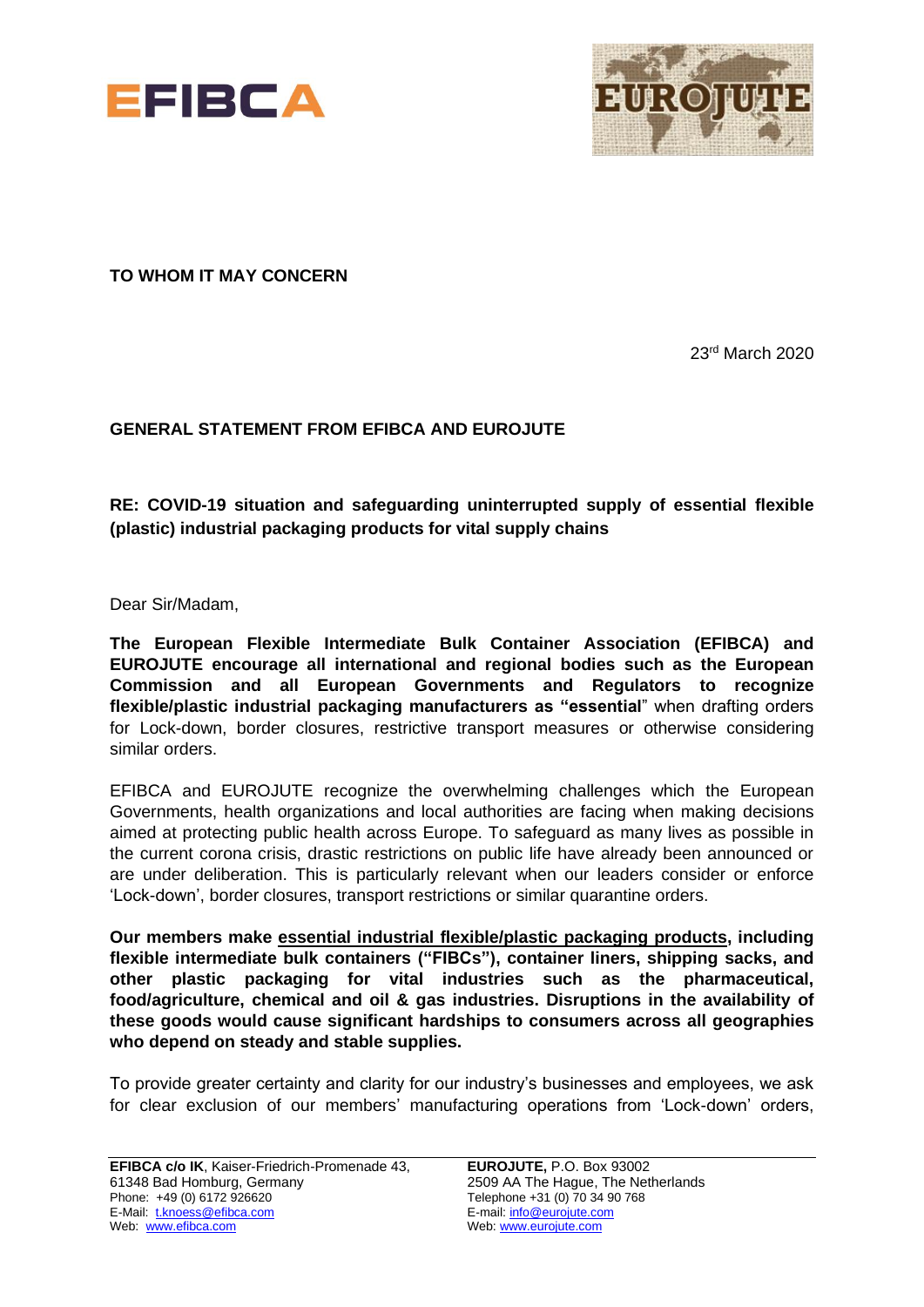



restrictive transport measures or border closures as the flexible/plastic packaging products industry plays an essential role in avoiding disruptions of vital goods and services.

Due to the fact that the FIBC production in the EU is very limited and imports are the real source of FIBCs in the EU, **FIBCs should be considered as priority products when crossing borders either between countries outside the EU and/or within the EU**. First difficulties with the transport by truck between the EU countries have already been experienced, so we ask for refraining from any further potential restrictions to the transport of these goods including keeping alternatives such as rail and ship transport open.

On behalf of the more than 50 manufacturers of FIBC (plastic packaging) in Europe, we also would like to draw attention to the fact that, with the exception of France and Belgium, the national country measures and announcements so far on the important ("system-relevant" or "vital industry") economic sectors do not seem to mention **packaging**, although it **is indispensable for the supply of the population with safe food, protective equipment, medicines and other vital supplies.**

Among others, the **food industry** (e.g. producers of goods such as milk powder, sugar, cacao and coffee) heavily relies on FIBCs for the safe packaging, storage and transport of their goods. **Agriculture**, being one of the key industries in the European Union (EU), will also be severely disrupted if FIBCs are not available for their needs.

Many of our member companies, in particular the manufacturers of packaging for the abovementioned sectors, are currently under particular pressure. On the one hand, the companies have to struggle with the sickness rate of the workforce and on the other hand already with problems in the supply of raw materials. Our members are concerned that further measures could endanger vital supply chains, including in the food, pharmaceutical industries and oil &gas industries, if they no longer have sufficient access to plastic packaging.

Therefore, in the context of future decisions, we ask you to bear in mind that the supply of food and medicines to the population also depends on the availability of packaging, which is usually made of plastic. This also necessitates that the transport of finished and semifinished plastic packaging as well as raw materials required for its production throughout Europe is not hindered by unnecessary control measures.

We wish to point out that at present, France has already classified its food industry, including food packaging manufacturers, as a "priority industry" and Belgium has included industrial packaging on its country list of vital industries.

In light of the above, **we ask you to classify industrial flexible and/or plastic packaging also in your country as vital or essential product and thus put it on an equal footing with critical or vital products and services in connection with measures to contain the corona pandemic within the framework of your national legislation.**